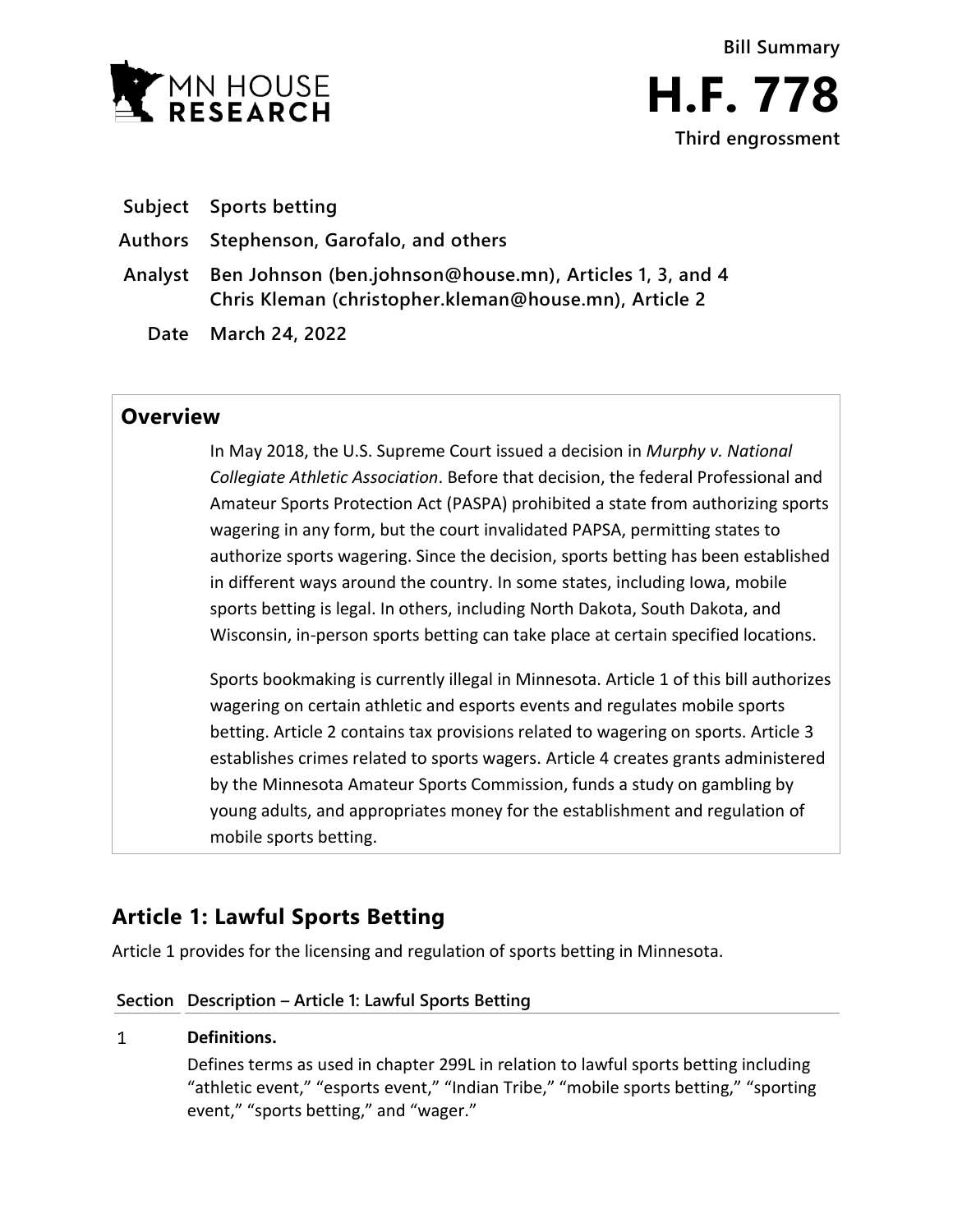# $\overline{2}$ **Scope.**

Establishes that a person who is at least 21 years old and is not otherwise prohibited may participate in sports betting. Establishes that the new sections of law provide for the exclusive means of lawful sports betting except for Class III sports betting conducted by an Indian Tribe pursuant to a Tribal-state compact.

#### $\overline{3}$ **Powers and duties of commissioner.**

Provides the commissioner of public safety with the authority to regulate lawful sports betting to assure that it is conducted in a fair and lawful manner. Directs the commissioner to adopt and enforce rules related to the conduct of sports betting. Provides for expedited rulemaking until January 1, 2023. Permits the commissioner to delegate authority to the director of the Division of Alcohol and Gambling Enforcement (AGED). Establishes a process for sports governing bodies to petition the commissioner to exclude or prohibit certain bets.

## $\overline{4}$ **License types; transfers prohibited.**

Establishes that the commissioner may issue two master mobile sports betting licenses, up to 11 mobile sports betting operator licenses, mobile sports betting provider licenses, and sports betting supplier licenses. Prohibits the transfer of licenses.

# 5 **General licensing requirements; disqualifications; background investigations.**

Establishes the requirements and disqualifications for applicants seeking a license. Provides that applicants must have paid any applicable fees, not be employed by an agency that regulates sports betting, and not owe or have failed to pay taxes. Establishes disqualifications for criminal offenses including felonies other than fifth degree possession of a controlled substance, any crime involving gambling, and any crime involving theft or fraud that would be a gross misdemeanor under Minnesota law. Directs the commissioner to perform a background check and criminal history records check of applicants.

## 6 **License application and renewal; general requirements; procedure.**

Requires applications for licensure to be made in the form and manner established by the commissioner. Requires that applications include certain information including a consent form relating to service of lawsuits and a declaration to comply with the laws of Minnesota, including the applicable provisions of the Human Rights Act. Directs applicants to submit completed applications, provides for a deficiency notice, and permits rejected applicants to reapply.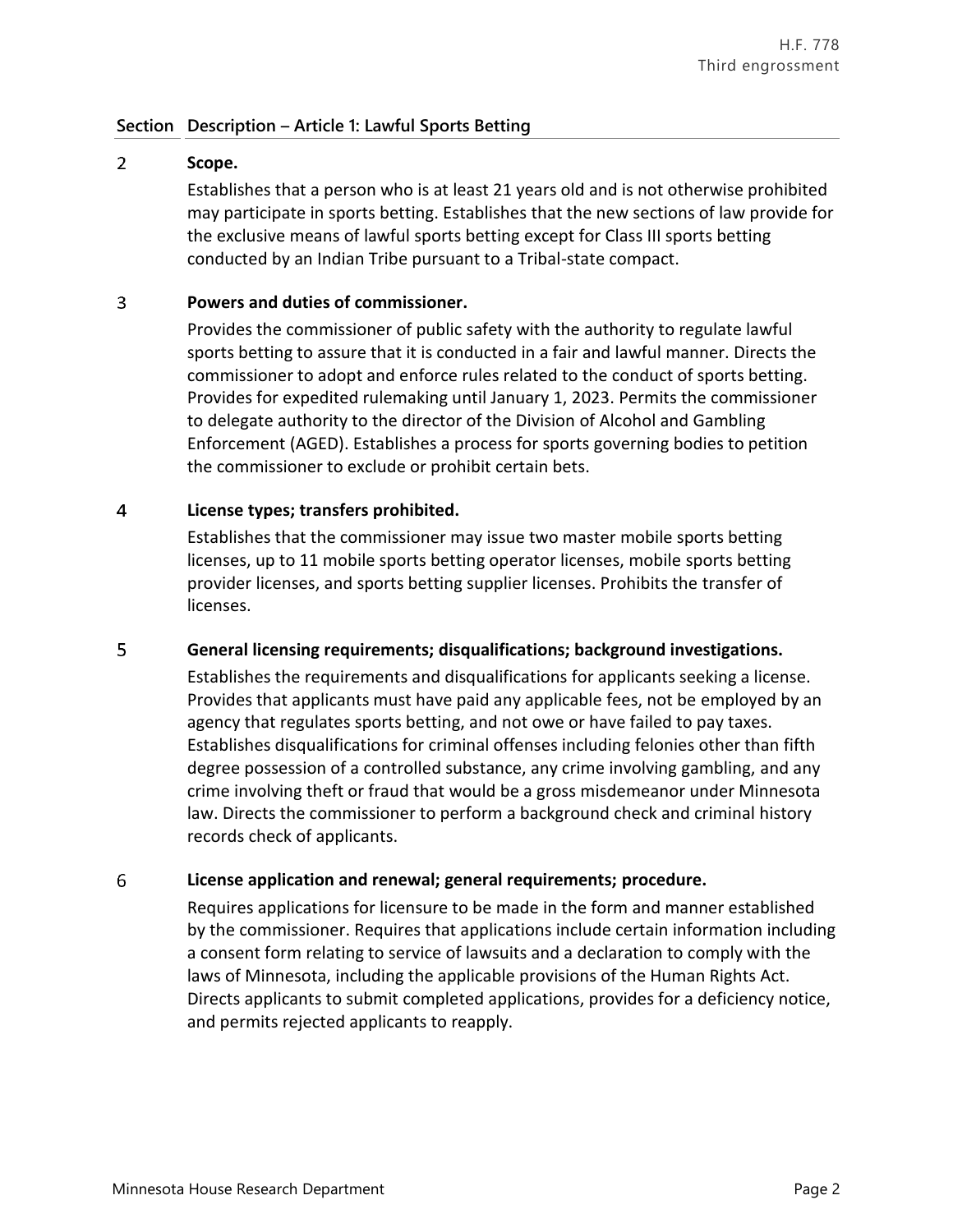# $\overline{7}$ **Duty to update.**

Requires applicants and license holders to update the commissioner if there is a change in any information submitted as part of an application or a change in the ownership of the license holder.

## 8 **Master mobile sports betting license.**

Permits the commissioner to issue two master mobile sports betting licenses. Establishes that licenses are valid for 20 years. Requires recipients to be organizations comprised of two or more Indian Tribes that submit an application and meet other eligibility requirements. Provides that one master mobile sports betting license may be issued to a Tribal entity comprised of the Ojibwe Indian Tribes and one to a Tribal entity comprised of the Dakota Indian Tribes. Provides that no license may issue until an operational agreement has been filed. Provides that the license may be renewed every 20 years. Authorizes the license holder to coordinate mobile sports betting in Minnesota and contract with mobile sports betting operators.

# 9 **Mobile sports betting operator license.**

Permits the commissioner to issue up to 11 mobile sports betting operator licenses that are valid for one year. Permits the license holder to contract with a master mobile sports betting licensee to operate mobile sports betting in the state. Permits the license holder to contract with platform providers and suppliers, and perform other actions approved by the commissioner. Establishes license requirements including being an entity wholly owned and controlled by a Tribe, maintaining mechanisms to detect fraud and other unauthorized actions in any mobile platform or application, and providing a detailed plan for the implementation of mobile sports betting to the commissioner. Requires regular reporting on wagers to the commissioner.

## 10 **Mobile sports betting platform provider and service provider license.**

Requires a mobile sports betting platform provider or services provider to hold a license. Authorizes license holders to provide platforms and applications to facilitate sports betting to the mobile sports betting operators. Establishes application requirements. Establishes an application fee of \$6,000; a licensing fee of \$38,250; and a renewal fee of \$8,500. Provides that licenses must be renewed annually.

## 11 **Sports betting supplier license.**

Requires a sports betting supplier to hold a license. Authorizes sports betting suppliers to provide information and support necessary to conduct mobile sports betting. Establishes application requirements. Establishes an application fee of \$6,000; a licensing fee of \$38,250; and a renewal fee of \$8,500. Provides that licenses must be renewed annually.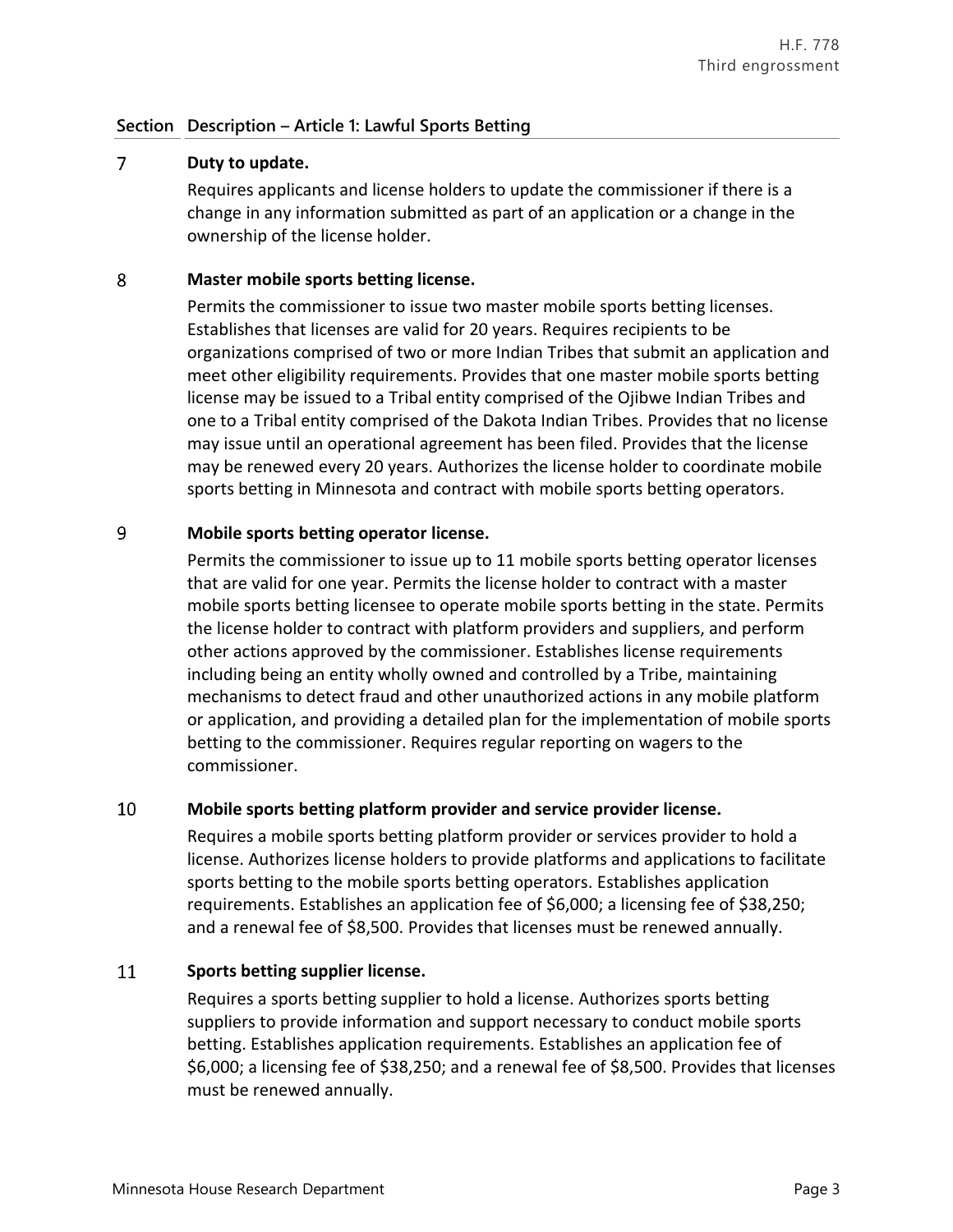# 12 **Deposit and appropriation of fees.**

Requires application fees to be deposited in the special revenue account and appropriates those fees to the commissioner for processing license applications and renewals. Requires license and renewal fees to be deposited in the general fund.

# 13 **Wagering.**

**Subd. 1. Placing wagers.** Establishes that a person who is 21 years of age or older may place a mobile sports wager unless that person is otherwise disqualified, prohibited, or excluded from doing so.

**Subd. 2. Wager type.** Establishes that wagers may only be accepted if the commissioner approves the type of wagers. Provides that the commissioner may authorize wagers on topics including who will win an event or by how many points, the total points scored in the event, an outcome contingency or proposition incidental to an event, and parlay wagers on two or more events or contingencies.

**Subd. 3. Mobile sports betting account; establishment.** Provides that a mobile sports betting account may be established by electronic means and may be funded in any manner approved by the commissioner.

**Subd. 4. Consideration; wager account.** Requires an authorized participant to provide consideration in the form of a withdrawal from a wager account at the time the person places a wager. Provides that a person may withdraw the balance of a wager account at any time with proof of identity.

**Subd. 5. Wager location.** Requires mobile sports betting wagers to be made online from a person physically present in the state. Establishes that an incidental routing of a wager may not be used to establish a person's location.

**Subd. 6. Information provided at the time of wager.** Requires a mobile sports betting operator to disclose the betting line and terms of a wager prior to accepting a wager.

**Subd. 7. Outcome determined.** Prohibits accepting a wager on an event or proposition that has already been determined.

**Subd. 8. Receipt.** Requires a mobile sports betting operator to provide a receipt at the time of sale.

## 14 **Exclusion list and prohibition on wagering.**

Directs the commissioner to establish an exclusion list of individuals who are not eligible to wager. Directs that the exclusion list must include individuals who submit their own names, those whose names have been submitted by a legal guardian, and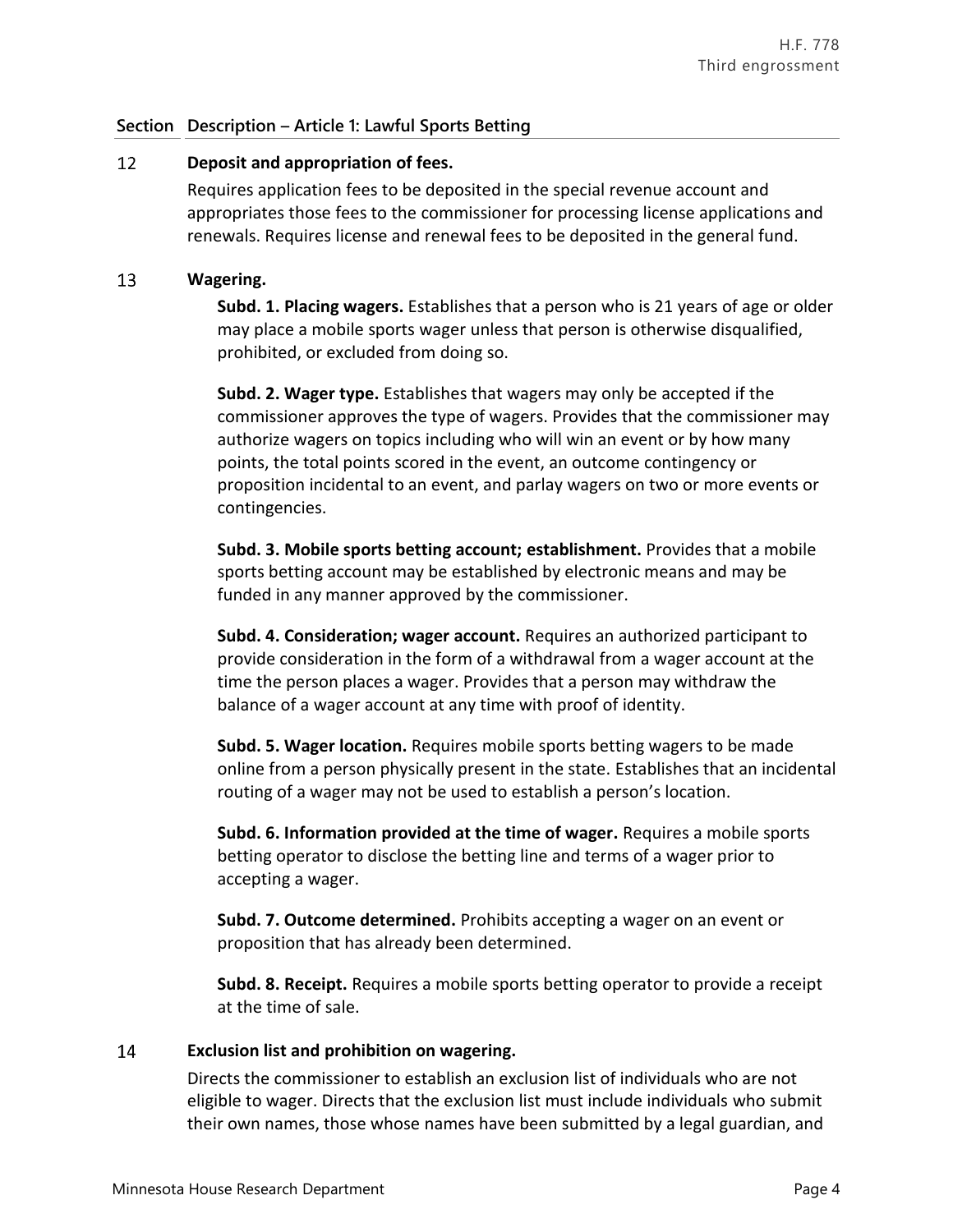those submitted by mobile sports betting operators. Establishes categories of prohibited wagers by certain individuals including prohibiting wagers by a player placing a bet on a contest in which that person is competing. Prohibits knowingly accepting a wager from a person on the exclusion list or who is prohibited from placing a certain wager.

#### 15 **Financial responsibility.**

Establishes that wagers must be treated as an enforceable contract. Asserts that mobile sports betting operators and platform providers bear all risk of loss. Requires the mobile sports betting operator or platform provider to maintain cash reserves of at least \$25,000 or an amount calculated based on mobile sports betting accounts, bets accepted, and amounts owed and unpaid. Requires the mobile sports betting operator or platform provider to maintain a bond in an amount deemed necessary by the commissioner.

#### 16 **Integrity monitoring.**

Requires each mobile sports betting operator or platform provider to contract with a third party to provide integrity monitoring to identify unusual betting patterns that may indicate the need for action. Directs the commissioner to establish minimum requirements and to report suspicious activity.

#### 17 **Inspection and auditing of licensees.**

Permits the commissioners of public safety and revenue, and the director of the Division of Alcohol and Gambling Enforcement, to inspect the records and accounts of a mobile sports betting operator with 24 hours' notice. Requires mobile sports betting operators to contract with a third-party to conduct a financial audit of the operator and provide the audit to the commissioner within 120 days of the end of the operator's fiscal year.

#### 18 **License violations; enforcement.**

**Subd. 1. Schedule of penalties.** Directs the commissioner to adopt a schedule of penalties for license violations.

**Subd. 2. Authority to act.** Establishes that the commissioner has the authority to issue administrative orders, impose civil penalties, temporarily suspend licenses, and take action to revoke a license. Provides that action against one license holder does not prevent other license holders from conducting mobile sports betting.

**Subd. 3. Temporary suspension.** Permits the commissioner to temporarily suspend a license, for up to 90 days, if the license holder fails to make certain payments or if suspension is necessary to protect the public from harm. Permits the commissioner to lift the suspension if the matter is resolved. Permits the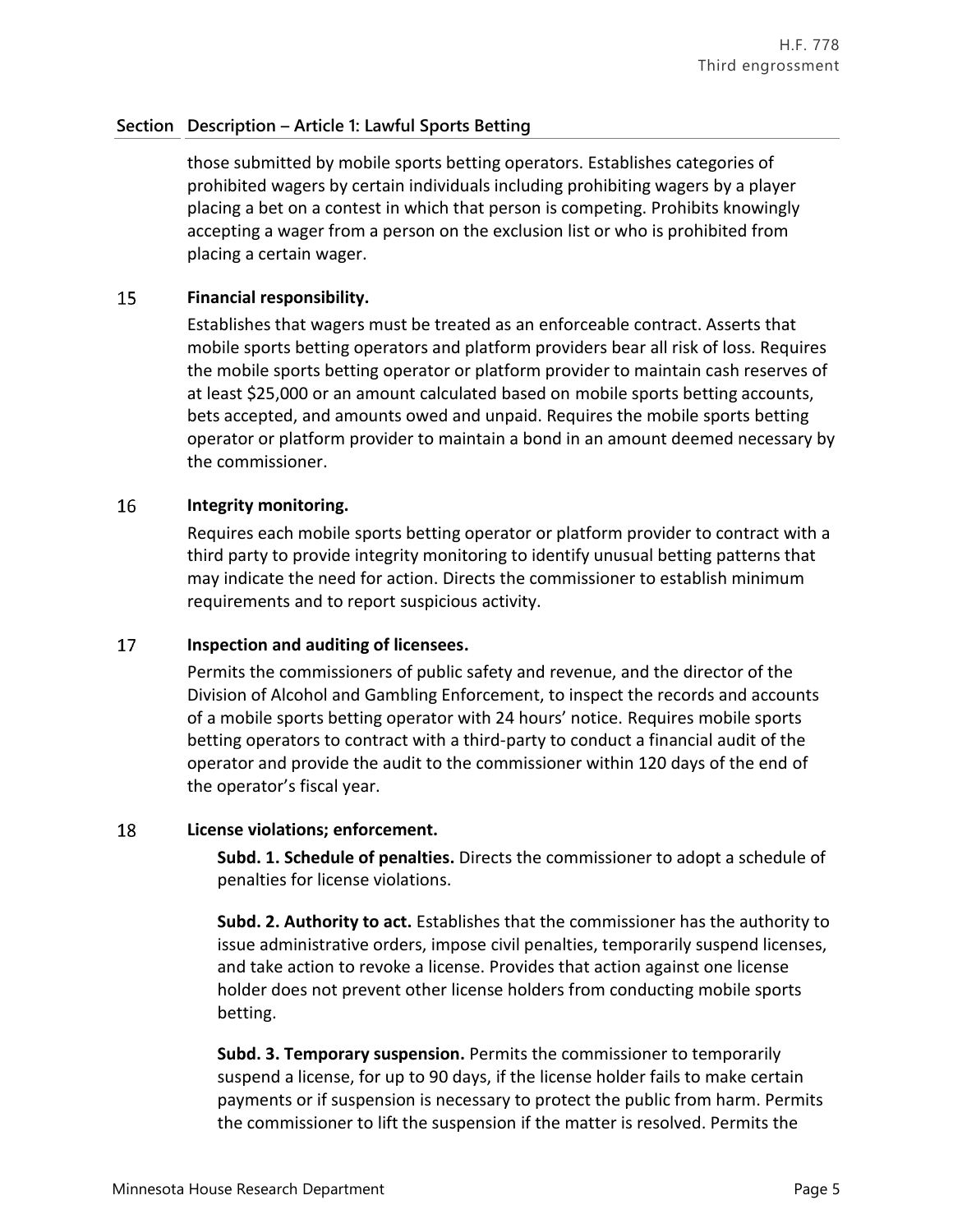commissioner to extend the suspension if the commissioner begins actions to revoke a license and no hearing has been held.

**Subd. 4. Notice of violation; administrative orders; request for reconsideration; demand for hearing.** Permits the commissioner to issue administrative orders to require a license holder to take, or stop taking, certain actions and to impose civil penalties. Establishes a procedure to request reconsideration or a hearing on any order.

**Subd. 5. Revocation, nonrenewal, civil penalties; contested case.** Provides that, if the commissioner takes action to revoke a license or impose a civil penalty of more than \$2,000, the action must be a contested case and must proceed under chapter 14 (Administrative Procedures Act).

#### 19 **Reporting.**

Requires the commissioner to submit a report to legislative committees by June 1 of each year that describes the financial status of sports betting in the state. Requires the commissioner to submit a report by February 1 of each year that includes the status of licensing activity, an overview of the sports betting market, a review of revenue generated and spent, and a description of enforcement actions taken by the commissioner.

#### 20 **Data protections.**

Classifies certain data on individuals who make wagers as private data on individuals. Classifies certain data on mobile sports betting operators as nonpublic data. Prohibits the sale of private data on individuals.

## 21 **Local restrictions; prohibition on local taxes or fees.**

Prohibits a political subdivision from requiring a local license to offer sports betting or imposing a tax or fee on sports betting conducted pursuant to the new law.

## $22$ **Indian tribes; compacts to be negotiated.**

Directs the governor or the governor' designated representatives to negotiate new Tribal-state compacts regulating the conduct of Class III sports betting on the lands of a Tribe requesting negotiations. Prohibits amending existing compacts.

# **Article 2: Taxation of Sports Betting**

Article 2 provides for the taxation of mobile sports betting in Minnesota.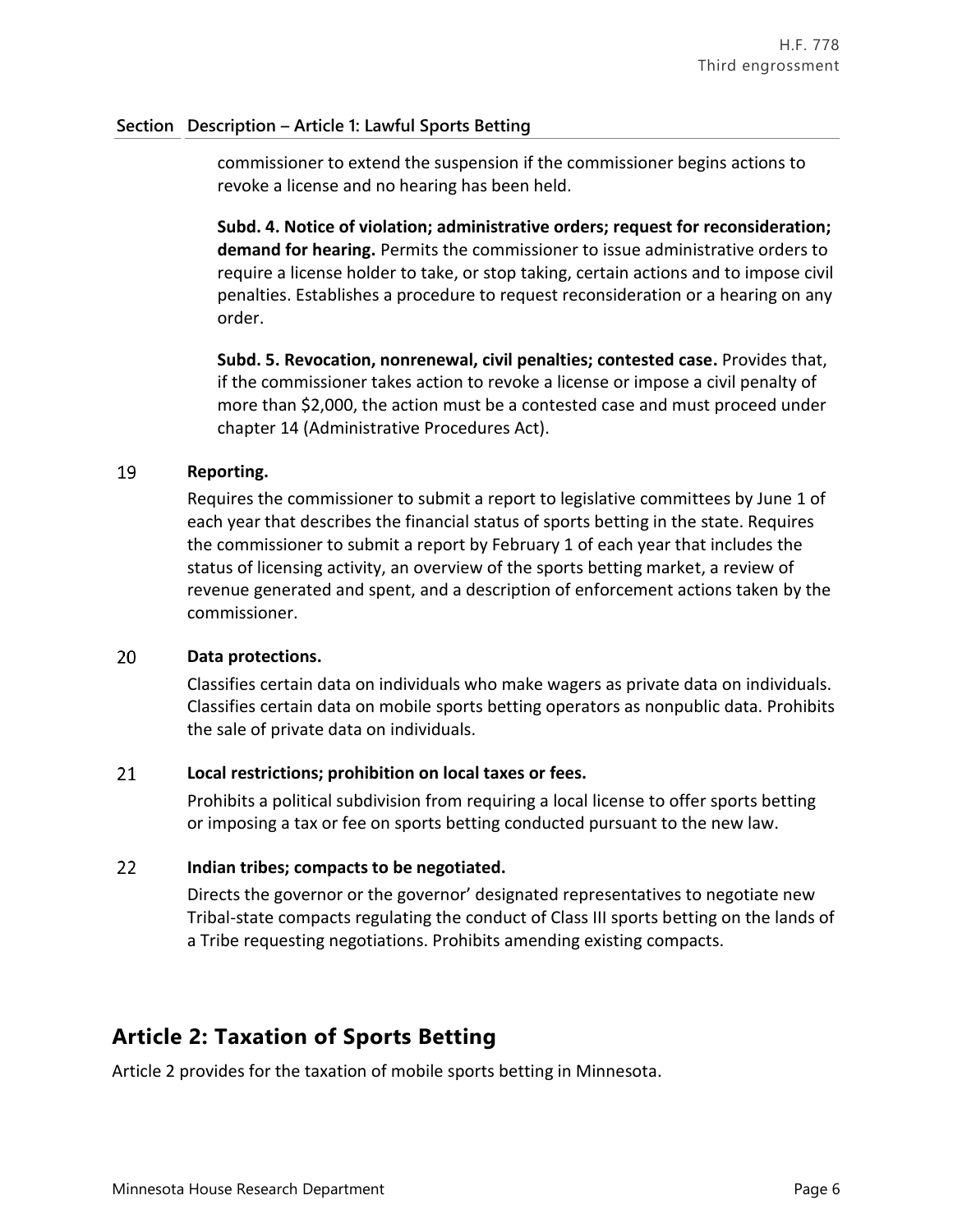# **Section Description – Article 2: Taxation of Sports Betting**

#### $\mathbf{1}$ **Nontaxable sports betting losses.**

Provides that losses from the business of conducting wagering on athletic or esports events under chapter 299L that are not subject to tax under chapter 290 are an addition.

# $\overline{2}$ **Exempt sports betting income.**

Provides that income or gains from the business of conducting wagering on athletic or esports events under chapter 299L that are not subject to tax under chapter 290 are a subtraction.

# $\overline{3}$ **Nontaxable sports betting losses.**

Provides that losses from the business of conducting wagering on athletic or esports events under chapter 299L that are not subject to tax under chapter 290 are an addition.

# $\overline{4}$ **Exempt sports betting income.**

Provides that income or gains from the business of conducting wagering on athletic or esports events under chapter 299L that are not subject to tax under chapter 290 are a subtraction.

Effective dates for sections 1 through 4 are for taxable years beginning after an unspecified date.

# 5 **Definitions.**

Defines terms in the new chapter related to the taxation of sports betting, including defining "sports betting net revenue" as the total of all cash received by a mobile sports betting operator from wagers on an athletic event or esports event, less promotional credits and free bets, and less cash paid out as winnings and cash equivalent of noncash prizes paid out as winnings.

# 6 **Tax on sports betting net revenue.**

**Subd. 1. Tax imposed.** Establishes a tax rate of ten percent on online sports betting net revenue received based on a percentage of wagers placed online as authorized by the new law. Bets placed on Tribal land would be specifically exempt from the proposed tax.

**Subd. 2. Sports betting net revenue tax is in lieu of other taxes.** Establishes that income derived by a mobile sports betting operator from conducting wagering is not subject to the individual income or corporate franchise taxes, and that wagers accepted are not subject to the state sales or sports bookmaking taxes.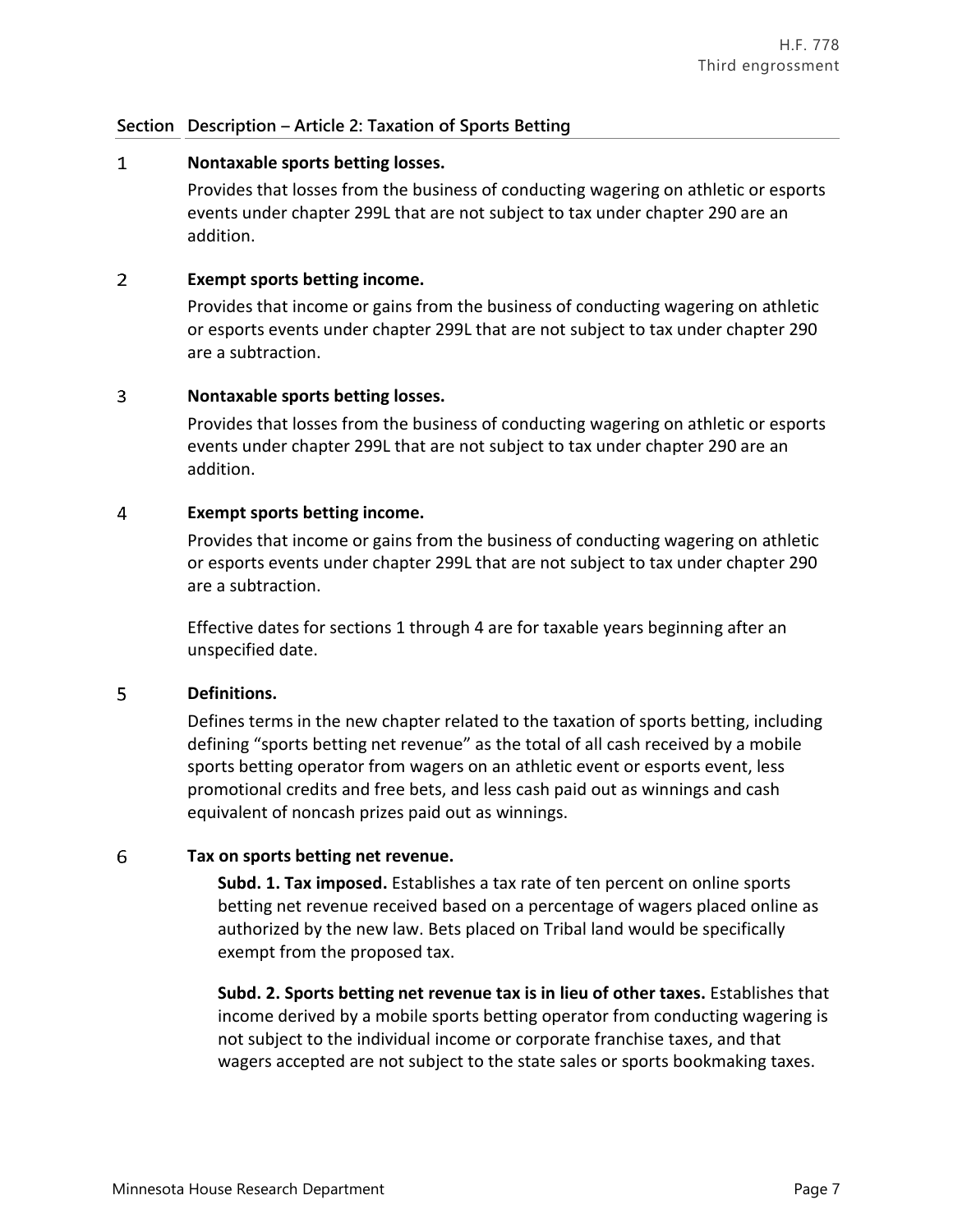# **Section Description – Article 2: Taxation of Sports Betting**

**Subd. 3. Returns; due dates.** Establishes a monthly return requirement for the proposed tax which would be due on the 20<sup>th</sup> day of the month. Proceeds from the tax would be deposited as required under subdivision 7.

**Subd. 4. Public information.** Provides that all records concerning the administration of taxes under the chapter are public information.

**Subd. 5. Refunds.** Authorizes a person who has paid tax in an amount that exceeds the tax due to seek a refund and appropriates the amount necessary to pay a refund from the new sports betting revenue account established in subdivision 7 to the commissioner of revenue.

**Subd. 6. Extensions.** Authorizes the commissioner of revenue to extend the time for filing tax returns, paying taxes, or both by six months for good cause.

**Subd. 7. Distribution of funds.** Establishes that money collected in tax revenue must be distributed as follows: (1) 10 percent to AGED for the cost of performing the duties related to regulating sports betting, (2) 40 percent to the commissioner of human services for the gambling treatment program, and (3) 50 percent to the amateur sports integrity and participation account established in article 4.

 $\overline{7}$ **Mobile sports betting operator reports, records, and audits.**

> Requires mobile sports betting operators to file a monthly report with the commissioner of revenue that shows all sports betting activity conducted by the operator in the previous month. Requires mobile sports betting operators to maintain records that support the reports sent to the commissioner for at least 3-1/2 years. Permits the commissioner to require a financial audit of a mobile sports betting operator's betting activities if the operator has failed to comply with this chapter.

Effective dates for sections 5 through 7 are for sports betting net revenue received after an unspecified date.

# **Article 3: Crimes Related to Sports Betting**

Article 3 establishes and amends crimes related to the conduct of licensed and unlicensed sports betting.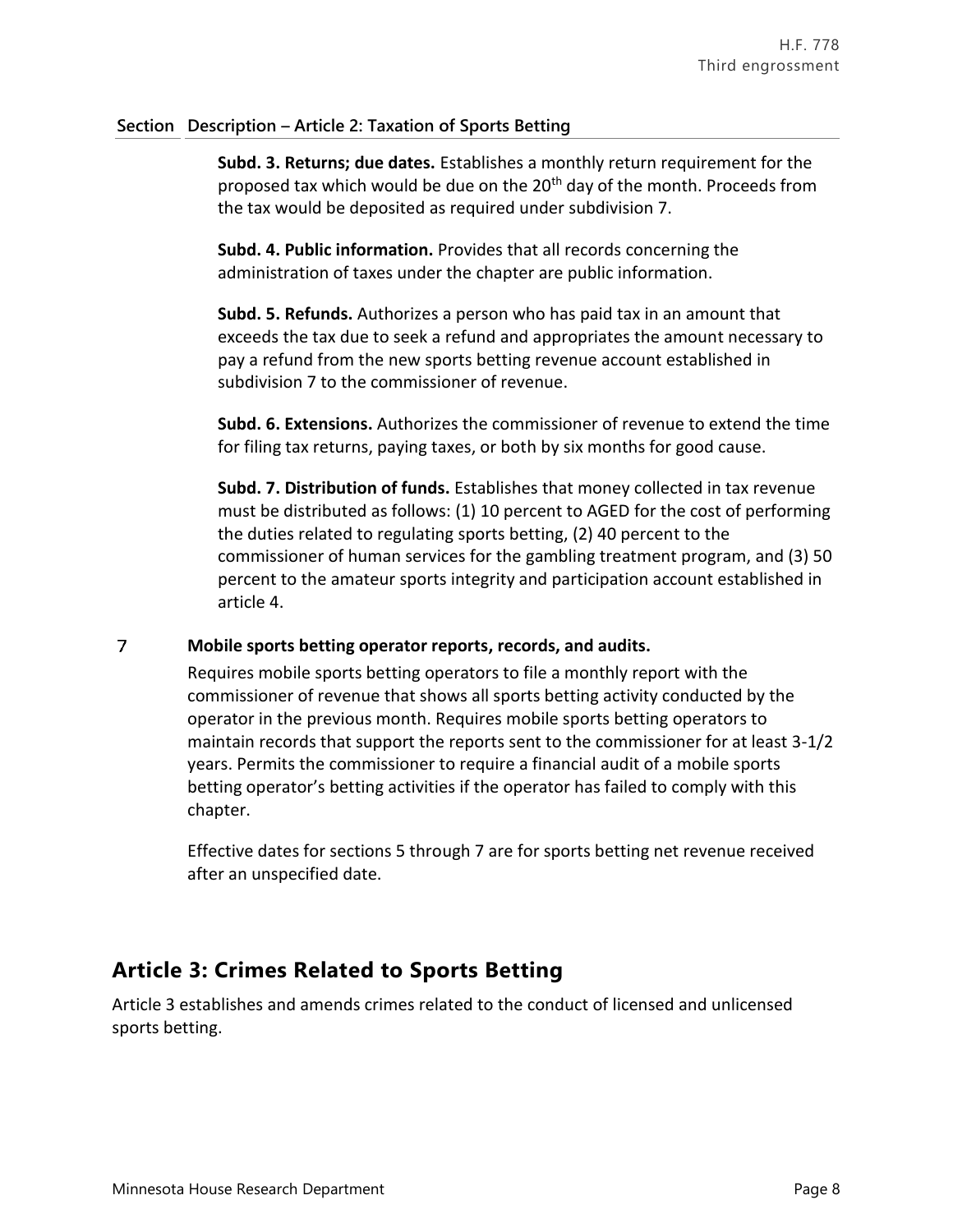# **Section Description – Article 3: Crimes Related to Sports Betting**

# $\mathbf{1}$ **Juvenile petty offender; juvenile petty offense.**

Establishes that a violation in which a person under age 18 places a bet on a sporting event shall be treated as a juvenile petty offense.

# $\overline{2}$ **Crimes relating to wagering on sporting events.**

Establishes crimes related to wagering on sporting events. Establishes a misdemeanor penalty for the sale or transfer of private data. Establishes a misdemeanor penalty for a person under age 21 who places a bet or misrepresents the person's age. Establishes a gross misdemeanor penalty for accepting a wager from a person under age 21. Establishes misdemeanor, gross misdemeanor, and felony penalties for making or accepting certain unauthorized wagers. Provides for aggregation of violations. Establishes requirements related to the proof of a person's age and an affirmative defense for relying on apparently valid proof of age.

# 3 **What are not bets.**

Establishes that a wager on the outcome of a sporting event that may be legally wagered on under the new law does not constitute a bet for the purposes of criminal laws prohibiting certain bets.

## 4 **Gambling device.**

Establishes that a website or mobile application, or device used to access the website or mobile application, is not a gambling device if it is authorized to be used in mobile sports betting.

# 5 **Sports bookmaking.**

Establishes that sports bookmaking does not include legalized mobile sports betting.

# 6 **Sporting event.**

Defines the term "sporting event" for use in the criminal laws that prohibit unauthorized betting.

# $\overline{7}$ **Gambling; misdemeanor.**

Establishes an exception stating that the crime does not apply to wagering on a sporting event.

# 8 **Unauthorized sports betting.**

Establishes misdemeanor, gross misdemeanor, and felony offenses for placing bets on sporting events with a person or entity who is not authorized to receive those bets and licensed by the commissioner. Establishes a felony offense for unlicensed sports bookmaking.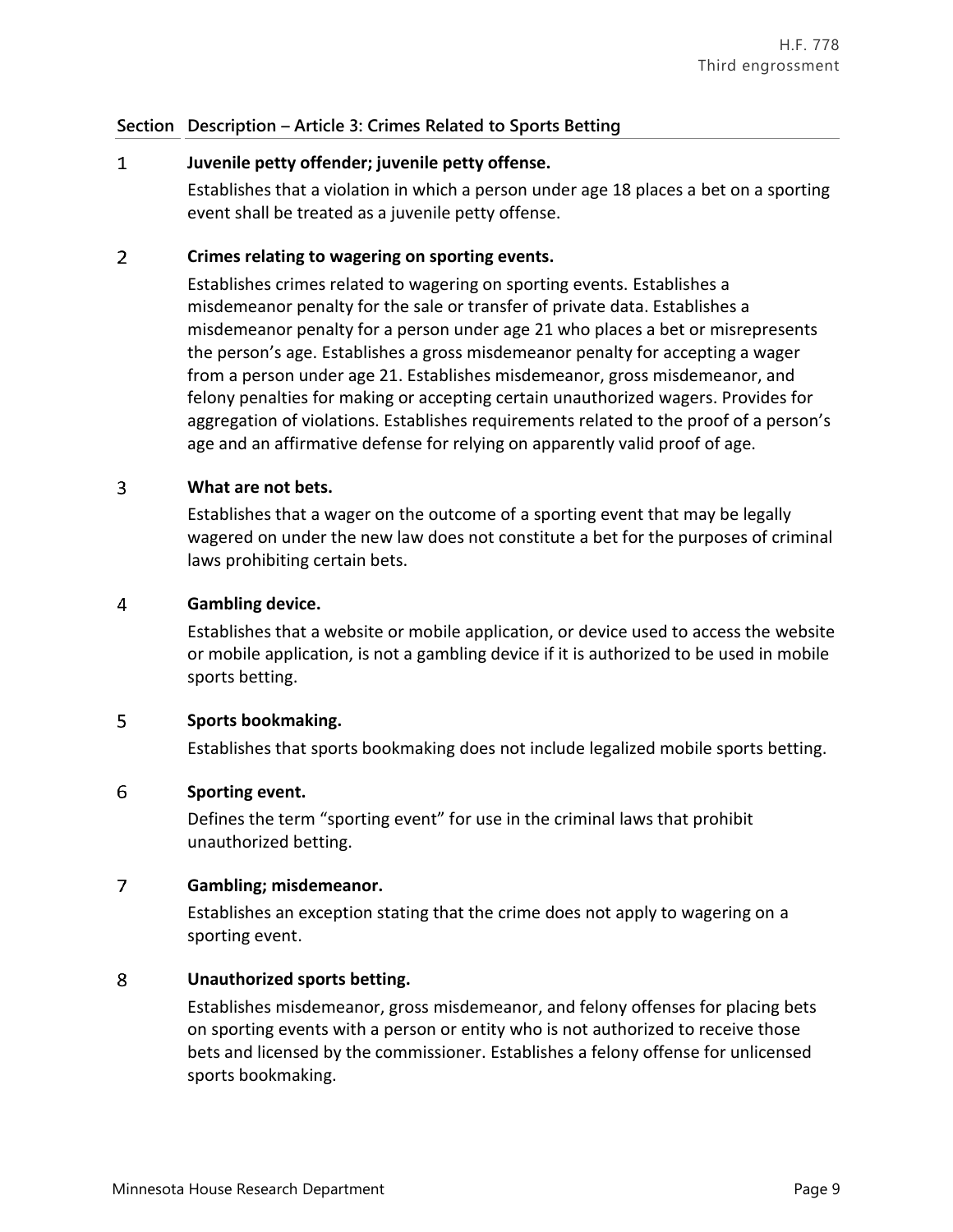# **Section Description – Article 3: Crimes Related to Sports Betting**

# 9 **Sporting events; fraud; bribery.**

Establishes new offenses for offering or giving payment or another benefit to a person in order to influence that person's performance or the outcome of an event, and for accepting payment or another benefit to intentionally lose or attempt to lose an event.

## 10 **Effective date.**

Provides that Article 3 is effective the day sports betting becomes legal in Minnesota and applies to crimes committed on or after that day.

# **Article 4: Amateur Sports Grants; Appropriations**

This article establishes grants administered by the Minnesota Amateur Sports Commission, a study on gambling by young adults, and appropriates money.

# **Section Description – Article 4: Amateur Sports Grants; Appropriations**

## $\mathbf{1}$ **Grants for promoting integrity and participation.**

Establishes the amateur sports integrity and participation account in the special revenue fund which consists of money deposited pursuant to section 297J.02. Directs the Minnesota Amateur Sports Commission to use the money to issue grants. Permits the commission to use up to four percent of the money to administer the grants. Requires that 20 percent of the money be used for grants to promote the integrity of amateur sports for activities including providing education and programming to athletes related to disordered gambling; promoting the independence, safety, and training of amateur sports leagues and officials; providing prevention programs related to performance enhancing drugs; training coaches and athletes on safe relationships and how to maintain a welcoming environment; and addressing the mental health needs of athletes. Requires that the remaining 80 percent of the money be used to facilitate participation in youth sports in areas that have experienced a disproportionately high rate of juvenile crime. Provides that grants may be used for purposes that include establishing programs, improving facilities, eliminating participation costs, and coordinating additional services for youth. Requires grant recipients to report to the Minnesota Amateur Sports Commission and requires the commission to provide an annual report to relevant legislative committees.

# $\overline{2}$ **Study on the motivations and beliefs of young adult gamblers; appropriation.**

Appropriates \$150,000 in fiscal year 2023 to the commissioner of public safety for a grant to an organization to conduct a study on gambling by young adults in Minnesota. Directs the grant recipient to coordinate a focus group of 40 young adults